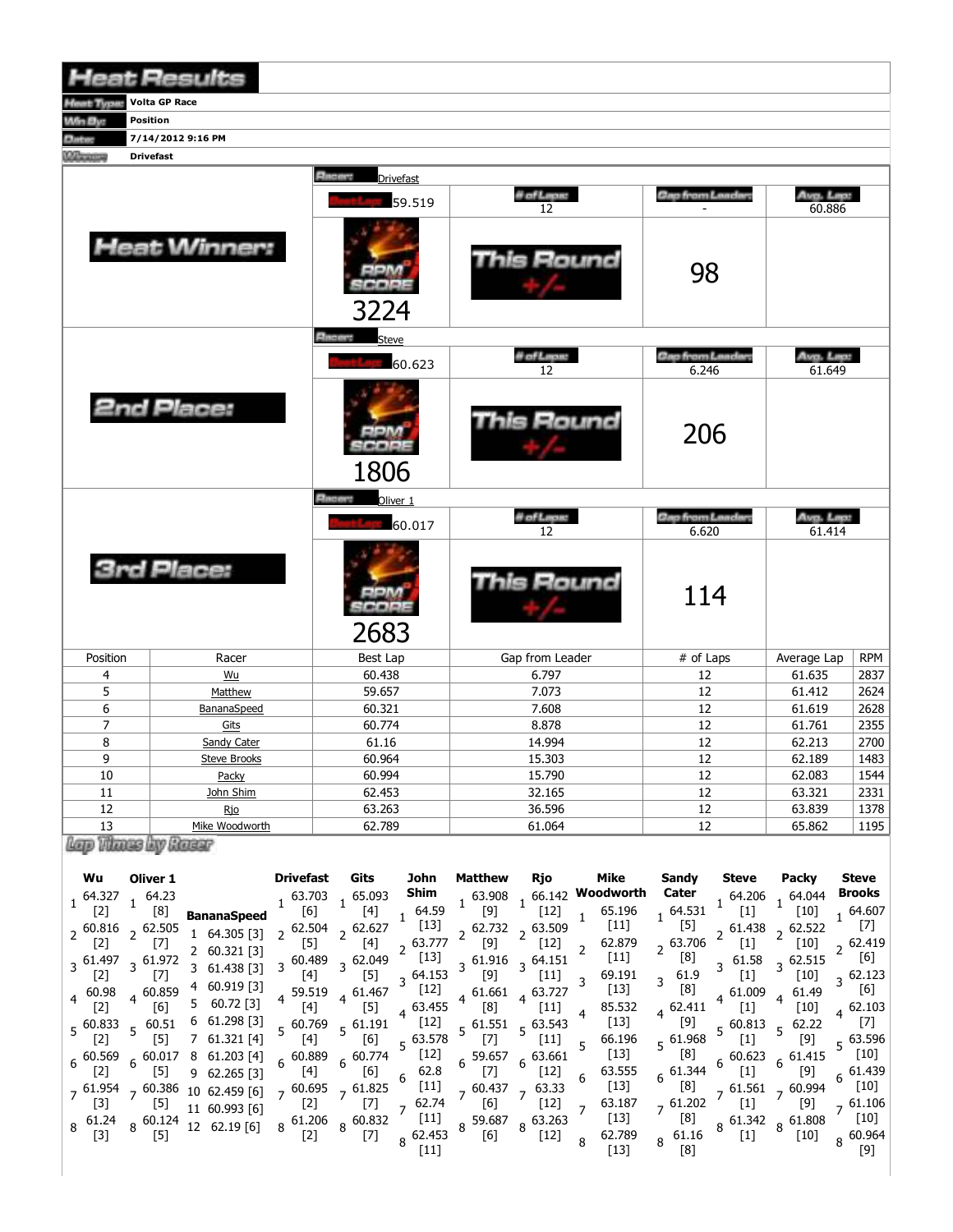|                                                                         | Wu Oliver 1                                        | Drivefast Gits                  |  |  | John Matthew Rjo Mike<br>Shim Matthew Rjo Woodworth                                                                                                                                                                                                                                                                                                  | Sandy<br>Cater | <b>Steve</b> | <b>Packy</b> | Steve<br><b>Brooks</b> |
|-------------------------------------------------------------------------|----------------------------------------------------|---------------------------------|--|--|------------------------------------------------------------------------------------------------------------------------------------------------------------------------------------------------------------------------------------------------------------------------------------------------------------------------------------------------------|----------------|--------------|--------------|------------------------|
|                                                                         | 9 <sup>64.525</sup> 9 <sup>61.895</sup><br>[6] [4] | 9 $61.183$ 9 $61.48$<br>[1] [7] |  |  | 9 $\begin{bmatrix} 63.194 & 9 & 60.912 & 9 & 63.534 \ 63.194 & 9 & 63.534 & 63.153 & 9 & 61.503 & 9 & 62.515 & 9 & 61.667 \ 111 & 61.33 & 63.329 & 113 & 13 & 14 & 61.33 & 61.337 \end{bmatrix}$                                                                                                                                                     |                |              |              |                        |
|                                                                         | $10\frac{60.446}{[5]}$ $10\frac{61.261}{[3]}$      |                                 |  |  |                                                                                                                                                                                                                                                                                                                                                      |                |              |              |                        |
| $\begin{bmatrix} 11 & 60.438 & 11 & 60.642 \\ 5 & 11 & 3 \end{bmatrix}$ |                                                    |                                 |  |  |                                                                                                                                                                                                                                                                                                                                                      |                |              |              |                        |
| $\begin{bmatrix} 12\ 61.994 & 12\ 62.567 & 1 \end{bmatrix}$             | [3]                                                |                                 |  |  | $12 \begin{array}{c cccccc} 60.159 & 12 & 61.392 & 12 & 63.056 & 12 & 62.812 & 12 & 63.78 & 62.831 & 12 & 62.701 & 12 & 62.664 & 12 & 62.613 \\ \hline \text{[1]} & \text{[7]} & \text{12} & \text{[11]} & \text{[5]} & \text{[12]} & \text{12} & \text{12} & \text{[13]} & \text{12} & \text{[8]} & \text{[2]} & \text{[10]} & \text{12} & \text{[$ |                |              |              |                        |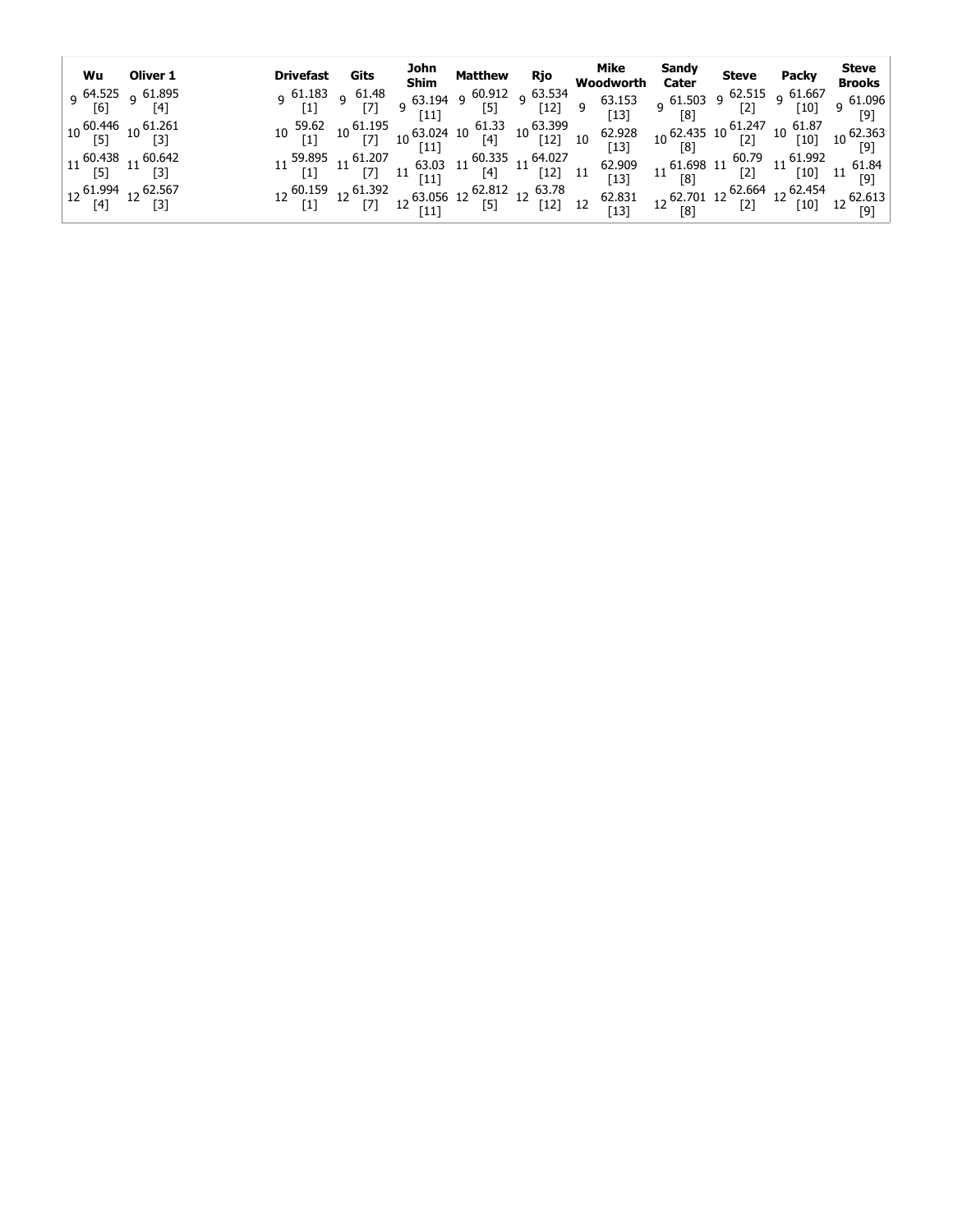|                                                 | <b>Heat Results</b>                 |                                      |                   |                                   |                     |            |
|-------------------------------------------------|-------------------------------------|--------------------------------------|-------------------|-----------------------------------|---------------------|------------|
| Heat Type:                                      | <b>Volta GP Race</b>                |                                      |                   |                                   |                     |            |
| <b>Win By:</b>                                  | Position                            |                                      |                   |                                   |                     |            |
| Date:                                           | 7/14/2012 9:01 PM                   |                                      |                   |                                   |                     |            |
| <b><i><u><i><u>ALCOVERNIEST</u></i></u></i></b> | Chris Widmann                       |                                      |                   |                                   |                     |            |
|                                                 |                                     | Racer:<br>Chris Widmann              |                   |                                   |                     |            |
|                                                 |                                     | 60.079                               | # of Laps:<br>12  | Gap from Leader:                  | Avg. Lap:<br>60.88  |            |
|                                                 | <b>Heat Winner:</b>                 | 1990                                 | <b>This Round</b> | 123                               |                     |            |
|                                                 |                                     | <b>Hacer:</b><br><b>Brent Talley</b> |                   |                                   |                     |            |
|                                                 |                                     |                                      | # of Laps:        | Gap from Leader:                  | Avg. Lap:           |            |
|                                                 |                                     | 59.714                               | 12                | 6.804                             | 61.343              |            |
|                                                 | <b>2nd Place:</b>                   | 2233                                 | This Round        | 58                                |                     |            |
|                                                 |                                     | <b>Racer:</b><br>Necrossin           |                   |                                   |                     |            |
|                                                 |                                     | 61.074                               | # of Laps:<br>12  | <b>Gap from Leader:</b><br>10.885 | Avg. Lap:<br>61.733 |            |
|                                                 | <b>3rd Place:</b>                   | $-1 - 1$<br>1757                     | <b>This Round</b> | 85                                |                     |            |
| Position                                        | Racer                               | Best Lap                             | Gap from Leader   | $\overline{\#}$ of Laps           | Average Lap         | <b>RPM</b> |
| 4                                               | Marcelo                             | 60.817                               | 11.590            | 12                                | 61.639              | 2090       |
| 5                                               | <b>Richard Talbert</b>              | 61.027                               | 12.890            | 12                                | 62.074              | 1274       |
| 6                                               | Marco                               | 61.417                               | 20.255            | 12                                | 62.482              | 2104       |
| 7                                               | John Labay                          | 61.589                               | 21.916            | 12                                | 62.731              | 1315       |
| 8                                               | <u>Ary</u>                          | 61.072                               | 22.423            | 12                                | 62.595              | 1547       |
| $\overline{9}$                                  | <b>Navin</b>                        | 61.576                               | 23.326            | $12\,$                            | 62.882              | 1775       |
| $10$                                            | Rome                                | 61.85                                | 26.061            | 12                                | 62.811              | 1073       |
| $11\,$                                          | Chris Haug                          | 62.275                               | 27.976            | $12\,$                            | 62.968              | 1175       |
| $12\,$                                          | Michael Kelley                      | 62.44                                | 39.327            | $12\,$                            | 63.958              | 1055       |
| 13                                              | Alex<br>Bonne Steinmann Ann Germany | 63.244                               | 39.430            | $12\,$                            | 63.842              | 849        |

| WAP VINDSI UY KAISEF |  |  |
|----------------------|--|--|
|                      |  |  |

| Navin                     | Alex                                                                                                                                                      | Ary        | Marcelo                                               | Marco                                                                                                                                                         | Michael                                            | Chris                   | John           | Chris                                                                                                                                    | Necrossin            | Brent                 | Rome                         | <b>Richard</b>        |
|---------------------------|-----------------------------------------------------------------------------------------------------------------------------------------------------------|------------|-------------------------------------------------------|---------------------------------------------------------------------------------------------------------------------------------------------------------------|----------------------------------------------------|-------------------------|----------------|------------------------------------------------------------------------------------------------------------------------------------------|----------------------|-----------------------|------------------------------|-----------------------|
| $\lceil 3 \rceil$         | $1^{66.122}$ 1 65.761<br>$[12]$                                                                                                                           | [9]        | [8]                                                   | $1 \begin{array}{cc} 65.177 & 1 \end{array}$ 64.288 $1 \begin{array}{cc} 65.227 \\ 1 \end{array}$<br>[7]                                                      | Kelley<br>70.111                                   | Haug<br>65.933          | Labay<br>66.11 | Widmann<br>63.167                                                                                                                        | 65.038<br>$[4]$      | Talley<br>64.679      | 64.855<br>[10]               | Talbert               |
|                           | $2^{61.576}$ 2 63.244                                                                                                                                     |            |                                                       | $2\begin{matrix}61.926\\ 2\end{matrix}$ 2 $\begin{matrix}62.006\\ 2\end{matrix}$ 2 $\begin{matrix}62.138\\ 2\end{matrix}$ $\begin{matrix}13\\ 13\end{matrix}$ |                                                    | $[11]$                  | $[5]$          | $[1]$                                                                                                                                    | 61.53                | [6]                   |                              | [2]                   |
|                           | $[12]$                                                                                                                                                    | [9]        | [8]                                                   | [7]                                                                                                                                                           | $2^{63.373}$<br>$\begin{bmatrix} 13 \end{bmatrix}$ | [11]                    | $[5]$          | $2^{63.183}$ $2^{61.589}$ $2^{61.013}$<br>$\left[1\right]$                                                                               | $\left[4\right]$     | $2^{61.84}$<br>[6]    | [10]                         | , 61.652<br>[2]       |
| [4]                       | $3\begin{array}{cc} 3.61.896 \\ 3.61.896 \end{array}$ 3 61.783 $3\begin{array}{cc} 61.788 \\ 3.61.78 \end{array}$ 3 61.66<br>$[12]$                       | [9]        | $[7]$                                                 |                                                                                                                                                               | $[8] \quad 3 \quad 62.523$                         |                         |                | $3\begin{array}{cc} 62.629 \\ 3\end{array}$ $3\begin{array}{cc} 62.018 \\ 5.61 \end{array}$ $3\begin{array}{cc} 60.079 \\ 11\end{array}$ | 3 61.543<br>[3]      | $3^{61.351}$          | [10]                         | $\mathbf{z}$          |
| $4^{62.273}$              | $4\quad 63.28$                                                                                                                                            |            |                                                       | $4\begin{array}{l} 62.389 \\ 4 \end{array}$ $4\begin{array}{l} 61.896 \\ 1 \end{array}$ $4\begin{array}{l} 62.21 \\ 1 \end{array}$                            |                                                    | $[13] \quad (11] \quad$ | [6]            | $\left[1\right]$                                                                                                                         | $4^{\circ}$          | $[5]$                 | 61.85                        |                       |
| [5]                       | $[12]$<br>$5\begin{array}{cc} 62.171 & 5\end{array}$ 64.233 $5\begin{array}{cc} 61.072 & 5\end{array}$ 61.176 $5\begin{array}{cc} 61.417 \\ 5\end{array}$ | [9]        | $[7]$                                                 | [8]                                                                                                                                                           | [13]                                               | $[11]$                  | [6]            | $4\begin{array}{cccc} 63.103 & 4 & 62.397 & 4 & 62.083 & 4 & 60.394 \end{array}$<br>$[1]$                                                | [2]<br>5 61.647      | $4^{61.133}$<br>[4]   | [10]<br>5 62.169             | 62.187                |
| [6]                       |                                                                                                                                                           | [9]        | $[5]$                                                 | [8]                                                                                                                                                           | 62.44                                              |                         |                | $5\begin{array}{cc} 62.609 & 5\end{array}$ 62.058 $5\begin{array}{cc} 60.312 & 5\end{array}$ [2]                                         |                      |                       | [10]                         |                       |
|                           | $6\substack{63.258\\56}$ $6\substack{3.299\\54.23}$                                                                                                       |            |                                                       | $6\frac{62.813}{60}$ $6\frac{61.618}{50}$ $6\frac{63.509}{50}$                                                                                                | $[13]$                                             | $[11]$                  | $[7]$          | $[1]$                                                                                                                                    | 61.649<br>6          | [4]                   | 62.151                       |                       |
| [6]<br>$7^{61.95}$<br>[6] | [12]<br>$7\,63.33$<br>[12]                                                                                                                                | [8]<br>[8] | $[5]$<br>$7\substack{62.242\\52.19}$ 7 61.364 7 62.19 | [9]<br>$\lceil 9 \rceil$                                                                                                                                      | $\begin{bmatrix} 13 \end{bmatrix}$                 |                         |                | $6\begin{array}{cccc} 64.038 & 62.493 & 63.164 & 60.571 \ 13 & 6 & [11] & 6 & [7] & 6 \end{array}$<br>$[1]$                              | $[2]$<br>$7\,61.415$ | $6^{61.462}$<br>$[3]$ | [10]<br>$7^{62.827}$<br>[10] | $6^{61.882}$<br>$[4]$ |